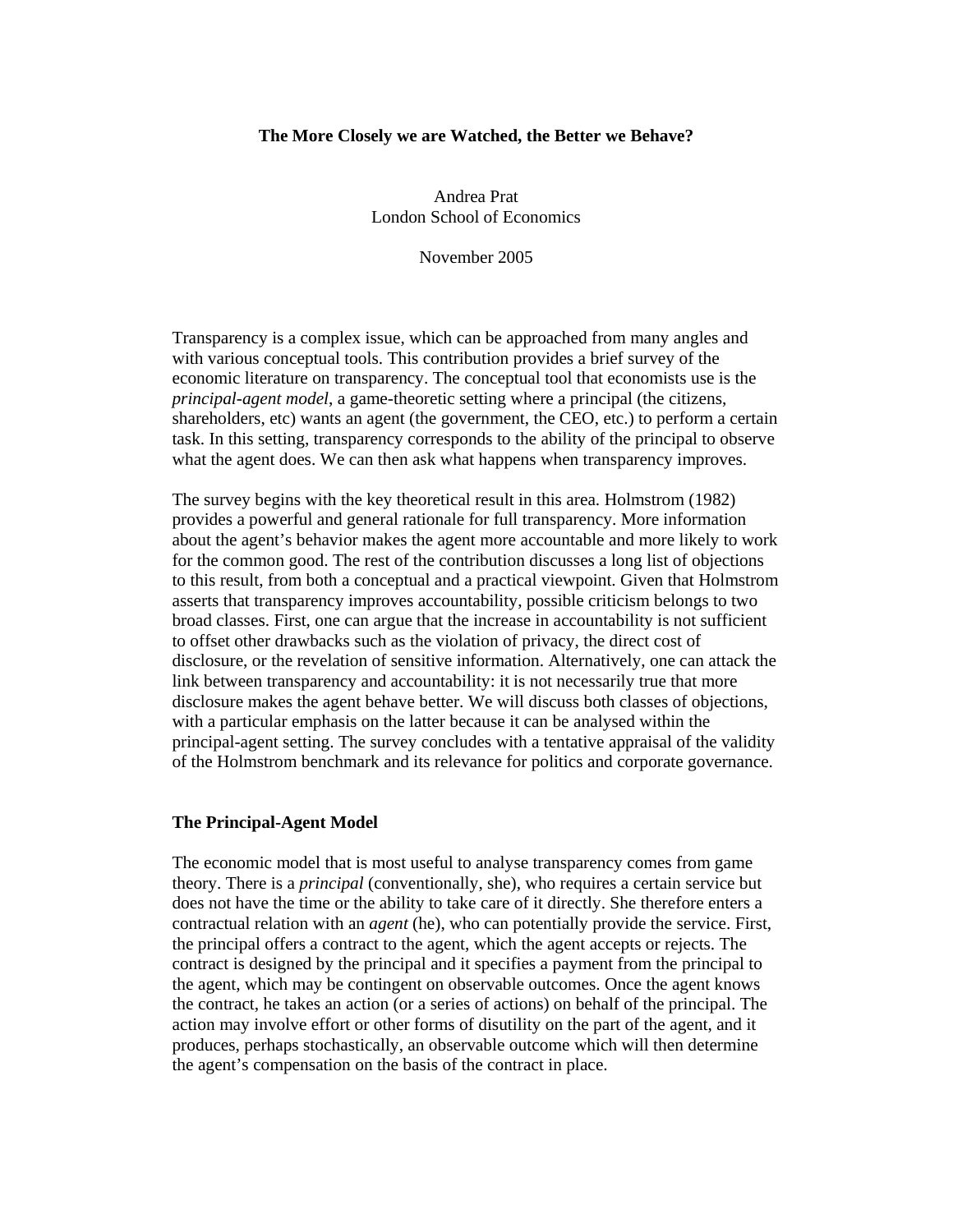To make things more concrete, let us look at a simple principal-agent relation. The principal is a retail investor who is looking to invest her savings in the stock market, but does not have the time and the inclination to do it personally. The agent is a mutual fund manager who can make investment decisions on behalf of the investor. In principle, the investor can design a variety of contracts. For instance, she could make the payment to the fund manager contingent on the return of the fund. One should expect that the willingness of the fund manager to spend effort and resources in trying to find the right investment strategy depends on the kind of monetary incentives that he is offered.

As we can see from the table below, the principal-agent model applies to a number of interesting economic relations.

| Principal           | Agent        | Action                        |
|---------------------|--------------|-------------------------------|
| Car owner           | Mechanic     | Repair car                    |
| Patient             | Doctor       | Perform tests, choose therapy |
| Employer            | Worker       | Perform job                   |
| <b>Shareholders</b> | <b>CEO</b>   | Manage company                |
| Investors           | Fund manager | Choose portfolio              |
| Citizens            | Government   | Choose policy                 |

Typically, the principal does not observe the details of the agent's action. Holmstrom (1979) assumes that the principal can observe a list of variables, and that the contractual payment can be contingent on those variables. The transparency result is then immediate: *adding one more observable variable can never hurt the principal*. The principal is free to make the payment contingent on that additional variable, and she will do so if and only if it increases her net expected utility (expected benefit from the agent's action less expected payment to the agent).

Holmstrom makes this result more precise. He provides a mathematical condition on the information provided by the additional variable such that the principal is strictly better off if and only if such condition is satisfied. Basically, an additional variable is useful if it provides more information on the action that the agent takes.

The principal benefits from more transparency, but can the agent be hurt? In general, the agent benefits from the presence of an informational asymmetry between himself and the principal. His ability to keep his action hidden forces the principal to offer high monetary payments for positive outcomes. If the informational asymmetry reduces, the principal may be able to reduce payments. In the limit case, where the agent's action is perfectly observable, the agent will only be paid a wage that compensates for the disutility of effort.

However, the expected cost to the agent is never larger than the expected benefit to the principal. For every improvement in transparency, there exists a monetary amount such that, if the improvement is accompanied by the payment of that amount from the principal to the agent, then both the principal and the agent are better off.

### **The Full-Transparency Principle in Practice**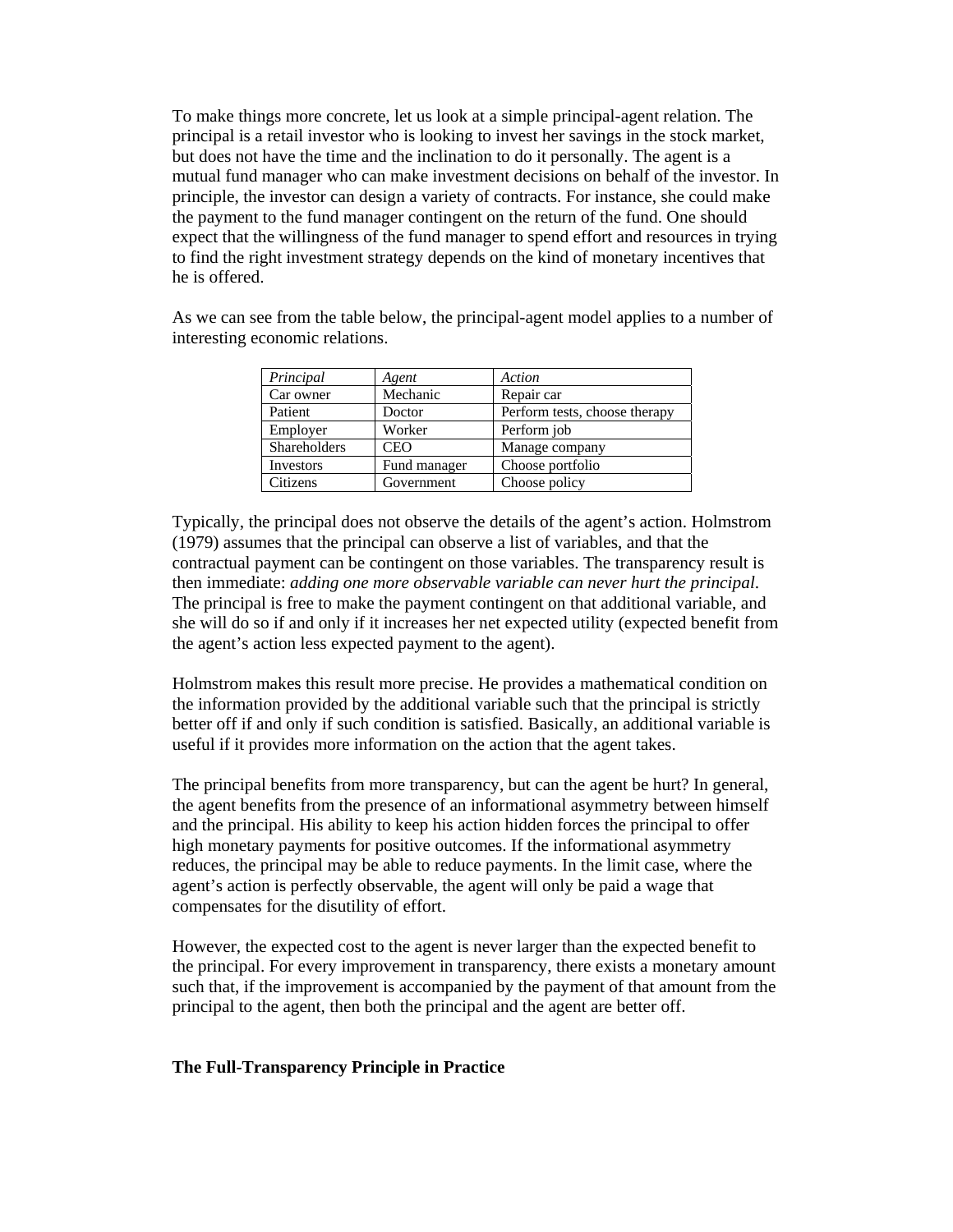In real life, we observe systematic deviations from full transparency in several areas. Take the fund management example discussed above. Investors are typically supplied with limited information on the composition of the fund they own. Currently, the US Securities and Exchange Commission requires disclosure every six months, which consists of a portfolio snapshot at a particular point in time and can easily be manipulated by re-adjusting the composition just before and after the snapshot is taken – a well-documented practice known as *window dressing*. It would be easy and almost costless to have more frequent disclosure by requiring mutual funds to publicize their portfolio composition on the internet. Yet there is strong resistance from the industry to proposals in the direction of more frequent disclosure (Tyle, 2001).

In corporate governance, violations to the transparency principle are so widespread that some legal scholars argue that secrecy is the norm rather than the exception in the relation between shareholders and managers (Stevensons, 1980): "Corporations – even the largest among them – have always been treated by the legal system as 'private' institutions. When questions about the availability of corporate information have arisen, the inquiry has typically begun from the premise that corporations, like individuals, are entitled to keep secret all information they are able to secure physically unless some particular reason for disclosure [...] could be adduced in support of a contrary rule. So deeply embedded in our world view is this principle that it is not at all uncommon to hear serious discussions of a corporate 'right to privacy'.

In politics, the principle of open government has made great inroads in the last decades, but there are still important areas in which public decision-making is, by law, protected by secrecy. For instance, all Freedom of Information Acts include circumstances in which the government can legally withhold information from citizens. Similar provisions exist in other countries. As recent events related to the Iraq war have shown, democratic governments can be expected to claim a need for secrecy in extremely controversial circumstances.

Why is there not more transparency in practice? The Holmstrom Principle may be a bad predictor of actual policy for two orders or reasons. First, full disclosure may indeed be the right thing to do from a normative viewpoint, but there may be strong entrenched interests that prevent more transparency. As we saw earlier, the agent stands to lose some of his rents from an increase in disclosure and he should be expected to fight against a change in policy. There is no doubt that such a struggle exists in all the examples seen above. Principals (investors, shareholders, citizens) have been asking for more transparency for decades and have encountered varying degrees or resistance from their respective agents. Typically, the devil is in the detail: agents pay lip service to the principle of openness but then make it onerous or impossible for the principal to get hold of the most sensitive information.

However, there is a second class of explanations. Full disclosure may not be the optimal policy, at least in certain cases. One can think of a number of reasons:

1. A certain degree of privacy is a basic human right. While this argument is important for certain principal-agent relations, it does not seem to be central to the points debated in finance, politics and governance.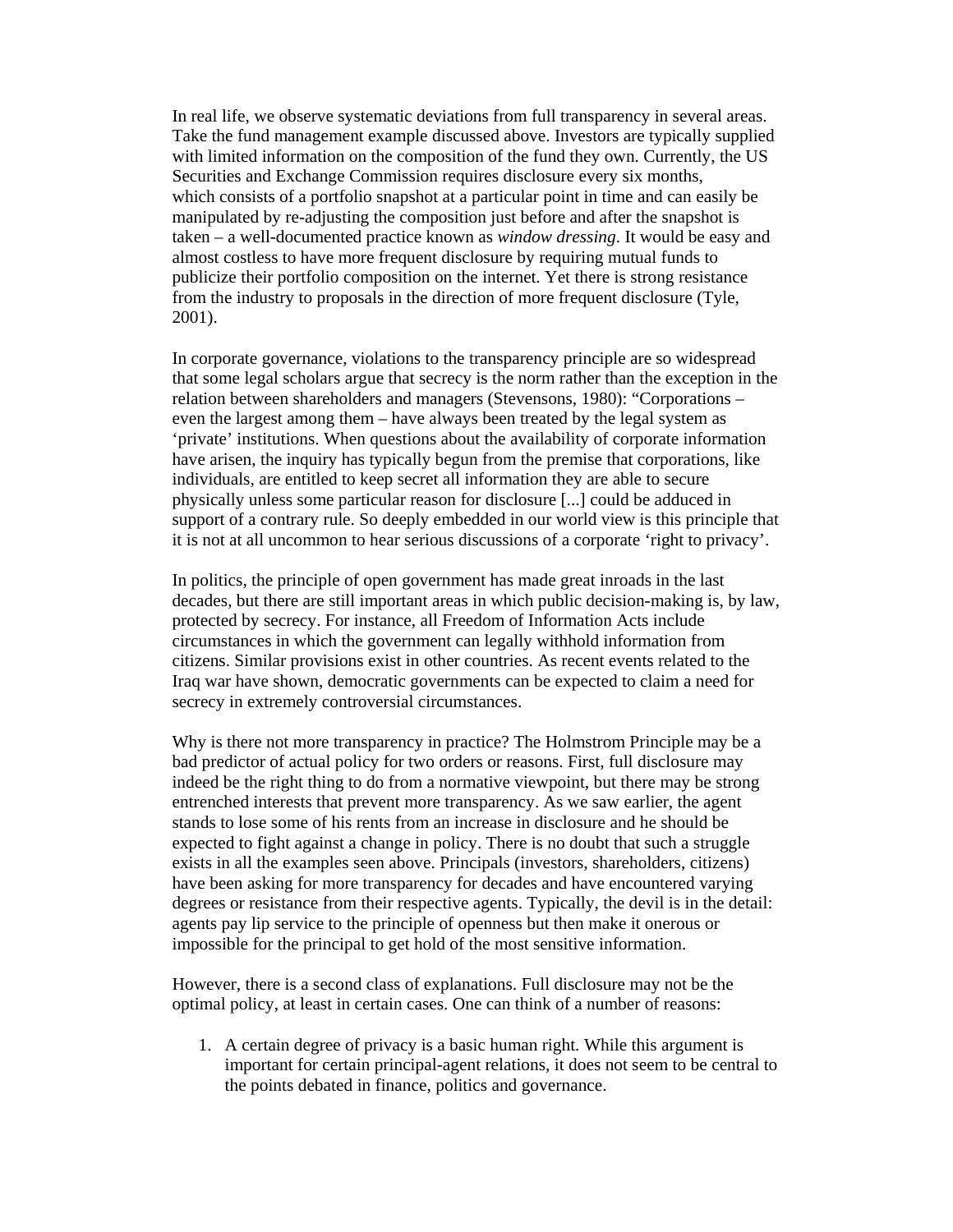- 2. There may be a direct cost of information disclosure. While in the past, disclosure occurred through paper publication, the internet has greatly reduced the direct cost of making information public. It is difficult to imagine that direct cost plays a determinant role in most cases of interest.
- 3. The agent may be unable to communicate a certain piece of information to the principal without other hostile parties learning of it as well. The leading example of this "third-party" rationale for secrecy is of course military intelligence. The British government cannot keep the British people fully informed about security operations without divulging these details to potentially hostile organisations. Similarly, a company that follows a fulldisclosure policy may end up revealing non-patented information to competitors, or a fund manager who publicises his trading strategy may be "front-run" by other funds.

This is potentially a strong rationale for secrecy. However, in many of the instances under debate there is a simple way around it. Information should be fully disclosed, but with a delay that is sufficiently long to make it of little value to hostile parties (and sufficiently short to allow the principal to keep the agent accountable). For instance, the SEC has proposed that mutual funds make the daily composition of their portfolios public, but with a 60-day lag.

4. Sometimes agents refuse to disclose information to principals on the ground that the principals would not evaluate it "in the right way". This argument is usually supported by the observation that investors/shareholders/citizens are not fully rational. CEOs, especially European ones, keep complaining about investors' short-termism. For instance, the recent ousting of Werner Seifert from Deutsche Borse has prompted an avalanche of accusations against allegedly myopic investors.

This line of defence of secrecy may have some truth in it, but the argument that the principal is not fully rational is insufficient. The agent needs to argue that the errors that the principal could make are more damaging (to the principal) than the errors (or voluntary damage) that the agent himself can make. There is no evidence to support the thesis that principals mis-use information in a way that is very costly to themselves. Instead, there is a large body of evidence that insufficiently monitored agents can ruin their principals. With more transparent accounting systems, disasters like Equitable Life, Enron and Parmalat could have been avoided. Viewed in this light, the "principal's irrationality" argument lacks plausibility. While corporate leaders appear to stick to this line of defence, most democratic governments seem to have abandoned it, at least because a government that accuses its citizens of irrationality would face a serious re-election challenge.

5. Finally, excessive transparency may create incentives for the agent to behave in ways that damage the principals. If that is the case, the principal would want to commit not to observe certain variables in order to avoid the damaging behaviour. This line of argument is the most subtle, and potentially the most convincing. We devote the next section to it.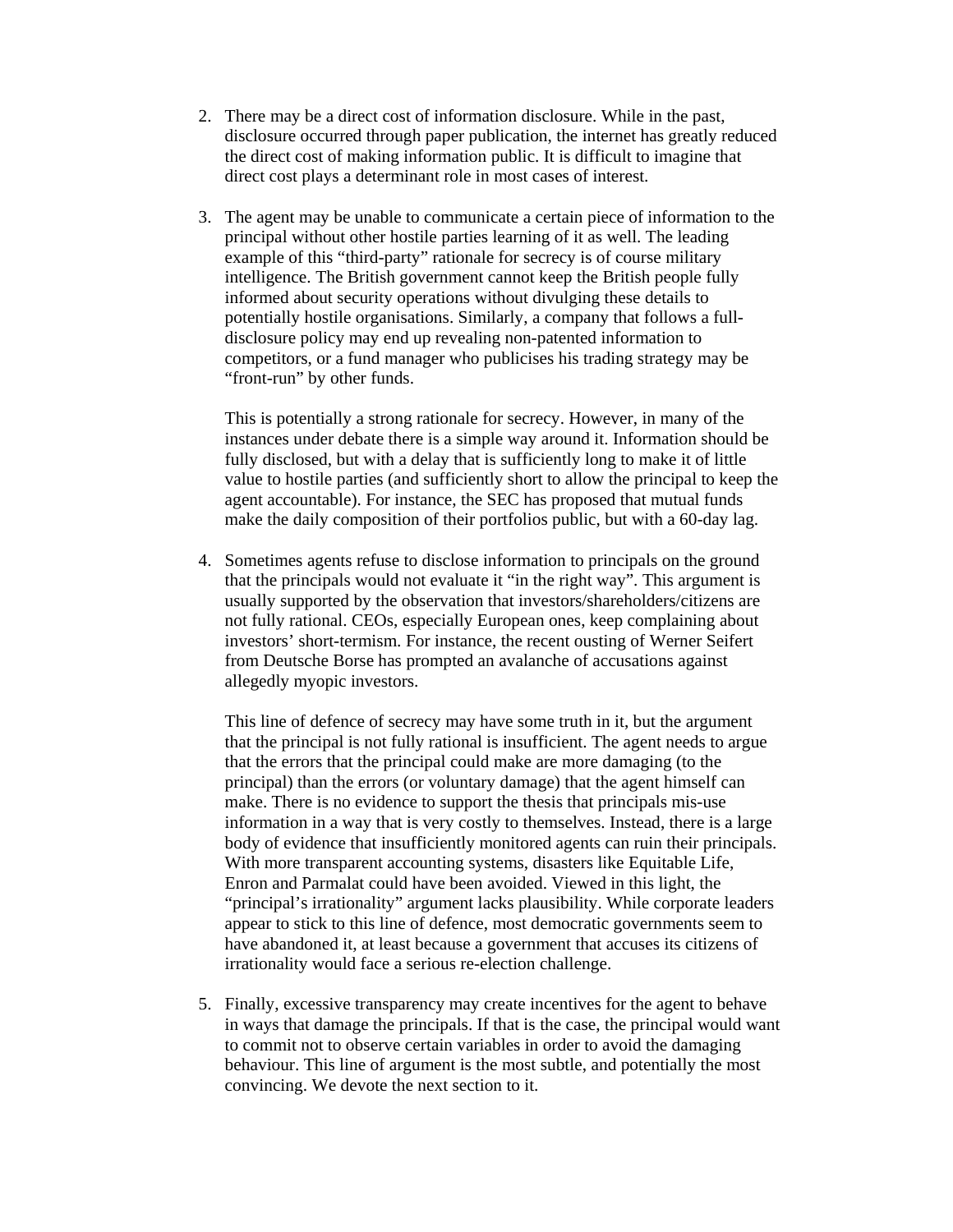# **Can Excessive Transparency Make the Agent Behave Badly?**

We now go back to the principal-agent model to make one important modification. In Holmstrom the principal can make her payment contingent on every observable piece of information. In other words, contracts are *complete*. Every observable variable can become part of the contractual arrangement. In practice, this is not the case: contracts are far from complete. In politics, if contracts were complete, citizens could offer the prime minister a monetary payment contingent on all kinds of observable variables, like the GDP growth rate or health indicators. This seldom happens in practice. A typical high-ranking official is simply offered a fixed salary independent of any outcome. Similarly, in the US most mutual fund managers are offered a percentage of funds under management, independent of the return they generate for their investors (this is due to SEC restrictions, which explain why hedge funds are usually incorporated outside the US).

The fact that contracts are not directly contingent on outcomes means that the agent must be kept accountable in a different, and more complex, way. The principal has an implicit threat: if she is unhappy with the agent, she can replace him with another agent. Citizens can vote for another party; shareholders can oust a CEO; and investors can take their money to another fund. This creates a dynamic game between the principal and the agent, often referred to as the *career concerns model*, and was first discussed by Holmstrom (1999).

We assume that the contract between the principal and the agent involves a flat fee for a given term (one could complicate the model without changing the results substantially). At the end of the term, the principal can either keep the agent (and offer a flat fee again) or replace him with a new agent (and offer a flat fee to him). For simplicity, suppose that the world ends after two terms (but see Holmstrom (1999) for an infinite-horizon formulation). The agent is characterized by a *type*, that is, a set of personal characteristics that determine his ability, vision, willingness to put effort, intrinsic honesty, political preferences, etc.

In the second term, the agent is unaccountable and his behaviour is dictated purely by his type. A lazy agent would put no effort, a dishonest one would steal, etc. The principal cannot observe the agent's type directly, but she tries to infer it from the agent's action in the first period. If she then feels that the agent's type is "bad", she will replace him before he can do further damage in the second term. The agent wants to keep his job and he realizes that the principal is watching him. He has an incentive to behave in the first term in a way that will convince the principal that he is a "good" type. For instance, a lazy agent may want to look active in the first term in order to hide his laziness from the principal. In equilibrium (a *perfect Bayesian equilibrium*), the principal has expectations on how the agent behaves, and such expectations are correct.

Career concerns models generate rich and interesting equilibrium behaviour on the part of the agent. From our viewpoint, they can be used to study the role of transparency. The question is: what is the effect of letting the principal observe an additional variable at the end of the first term, before she decides to keep or replace the agent?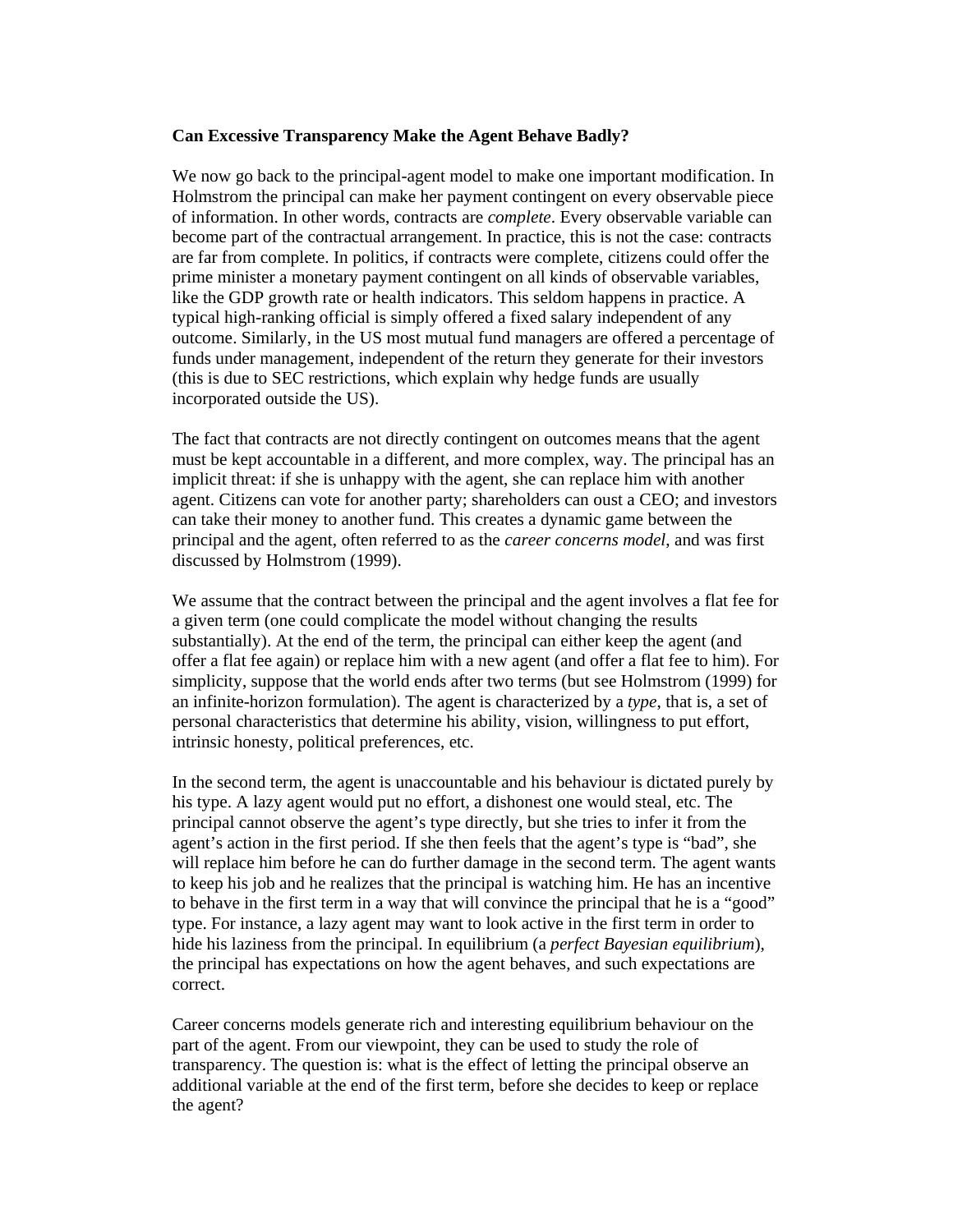The answer depends on what the type of the agent is. As we shall see, two cases yield starkly different results. If the agent's type is his ability to exert effort, then more transparency benefits the principal, because it induces the agent to exert more effort in the first period and it allows the principal to identify and fire bad agents. If instead the type is the agent's ability to make the right decision, then more transparency can create an incentive for the agent to behave in a conformist way, which is highly damaging to the principal.

Let us begin with the case where the type is the ability to exert effort, developed in Holmstrom (1999). With small modifications, this case also encompasses situations where the type represents laziness (the lazy type is the one who experiences more disutility from work) and dishonesty (the dishonest type is the one who experiences more utility from stealing). At the end of the first period, the principal receives a signal on the output produced by the agent. The output is given by a sum of the agent's innate ability, the effort exerted by the agent, and a stochastic component. Holmstrom shows that, when the signal becomes more accurate (the variance of the stochastic component increases), the agent puts more effort in the first period and the principal's information on the agent's type becomes more precise.

Holmstrom's result is intuitive. I know that my boss is watching my output to understand whether I am an able worker. The quality of my output depends on how able I am, how hard I work and some factors that are not under my control, but the boss cannot distinguish between these three components. If she observes a highquality output, she will ascribe part of this success to my innate ability and she will be less likely to fire me. However, if the factors not under my control play an important role, a high-quality output is more likely to be due to luck rather than my effort, and the boss will not give me a lot of credit for it. The more important the luck component, the less incentive I have to work hard to impress my boss. Conversely, if the factors that are not under my control are negligible, the channel that links my personal characteristics to the final output is less noisy and I have a strong incentive to work hard. Moreover, the principal will be able to form a more precise view on my ability after she observes my output and she will be more likely to fire (or reward) me when I am a bad (good) worker.

Holmstrom's result is not universal, even when the agent's type is his ability to exert effort. There are cases where an increase in transparency leads to less, rather than more, effort on the part of the agent. An example is provided by Dewatripont, Jewitt and Tirole (1999). Suppose a teacher is trying to maximize the effort that her students put in coursework. At the end of the course, all students take an exam which provides a mark between 0 and 100. The score is observed by potential employers who use it to evaluate the expected on-the-job productivity of students (which is assumed to be correlated to their scholastic productivity). Hence, the higher the score, the higher the wage that the student can expect to receive. Dewatripont and his colleagues show that, under certain circumstances, the teacher may elicit more effort from her students if she commits to revealing a pass/fail mark rather than the complete score. That is, the principal sets a threshold score and she only communicates to employers whether a student is above or below the threshold. If the threshold is chosen carefully, a pass/fail mark acts a strong incentive for the bulk of students to exert high effort in order not to be lumped with the fail group. However, the authors also show that the counter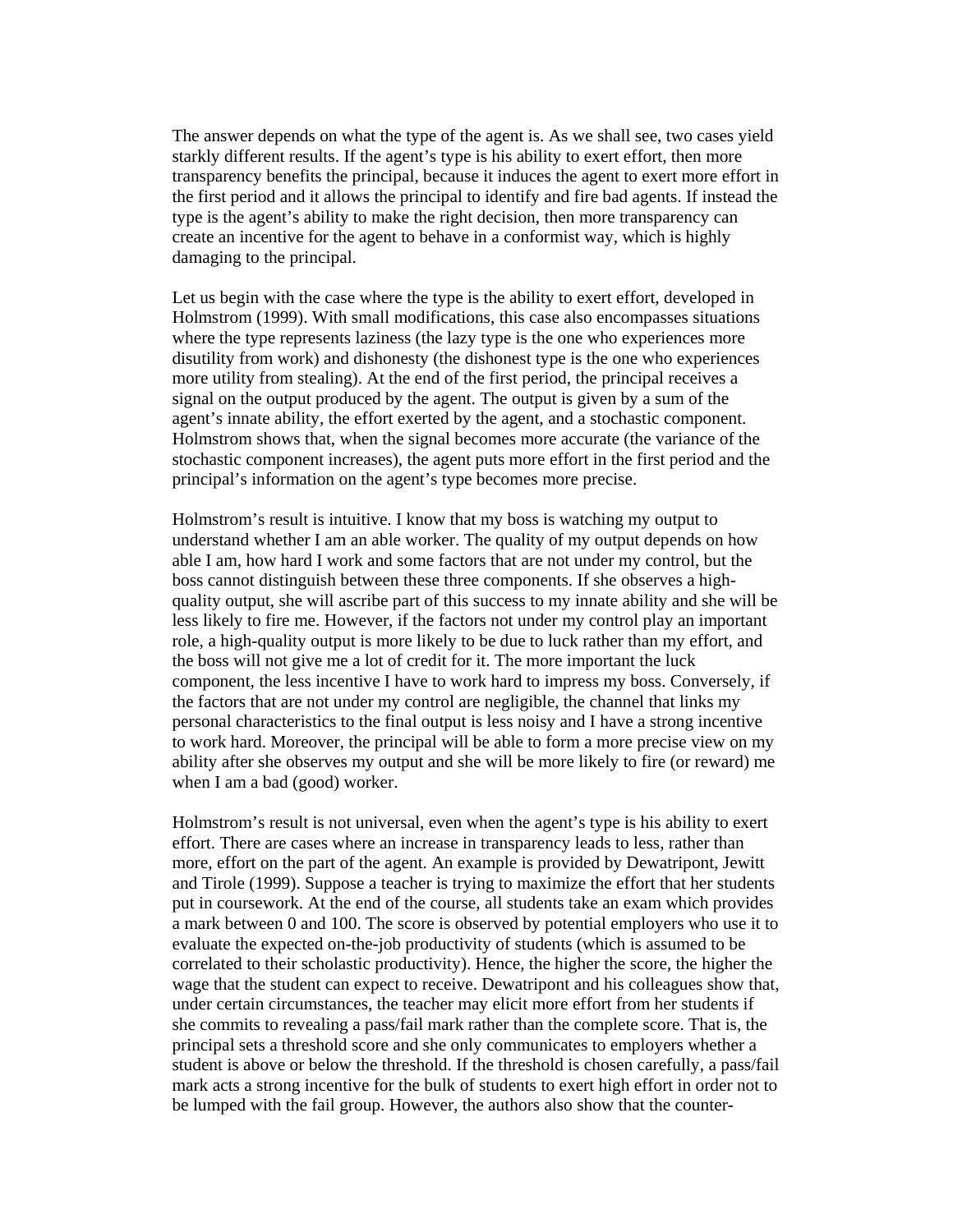example is somewhat special. With mild regularity conditions on the information structure, such a situation does not arise and more disclosure induces the agent to put more effort.

Let us now turn to the other case, when the agent's type is his ability to make the right decision. This assumption may be a more accurate representation of agents who are entrusted with high-level tasks, such as prime ministers, CEO's, and fund managers, while the ability to exert effort is more important for jobs that involve less responsibility. Specifically, we assume that there is a stochastic *state of the world*, which the principal does not observe directly (What is the effect of different policies? What is the effect of different business strategies? What stocks are going to go up next year?). The agent's task is to observe the state of the world and take the appropriate decision (Adopt the right policy or business strategy; buy promising stocks). The ability of the agent consists in the precision with which he observes the state of the world: a *smart* agent is one who receives an accurate signal.

In this set-up there are two classes of variables that the principal can observe: decisions (policies, business strategies, portfolios) and outcomes (statistics, profits, returns). Prat (2005) studies the effect of increased disclosure over these two classes of variables. Transparency over outcomes is uncontroversial: it plays the same role as transparency in Holmstrom (1999), inducing the agent to use his information efficiently and enabling the principal to screen agents more accurately. However, transparency over decisions may have detrimental effects. If the agent knows that his decision is scrutinized, he may choose to disregard his private information about the state of the world in order to look smart.

Consider mutual funds. Suppose that a smart fund manager has private information about future stock returns (that the rest of the market does not possess), while a dumb one has no private information. Under standard assumptions, the optimal decision for a dumb manager is to select a neutral portfolio (basically, one that reflects the composition of the market). Instead a smart manager should deviate from the neutral portfolio to weight his holdings in favour of stocks he deems promising. This can be the equilibrium behaviour if returns are observed but portfolio decisions are not. Instead, if portfolio composition is observed as well, we have a contradiction. A dumb fund manager who chooses a neutral portfolio is immediately revealed for what he is, and will lose his investors. Hence, he has an incentive to pretend that he is a smart manager by deviating from the neutral portfolio. In equilibrium, all fund managers – dumb and smart – deviate from the neutral portfolio. Smart managers are more likely to obtain high returns, but the dumb ones too may be lucky. In this case, the investor may gain from committing to observing the portfolio return only, in order to ensure that dumb managers behave optimally. Dasgupta, Prat and Verardo (2005) analyse data on US institutional investors from 1984 to 2002 and provide evidence of widespread conformist behaviour on the part of institutions: institutions tend to buy (sell) stocks that other institutions have bought (sold) in the recent past and such stocks do worse (better) than the rest of the market in the medium term.

The logic of the example can be extended to politics and business. Suppose that, faced with a crisis, a leader can adopt a radical solution or keep the status quo. A smart leader is more likely than a dumb leader to understand the cause of the crisis and to identify the right radical solution. If leaders behaved optimally, smart ones would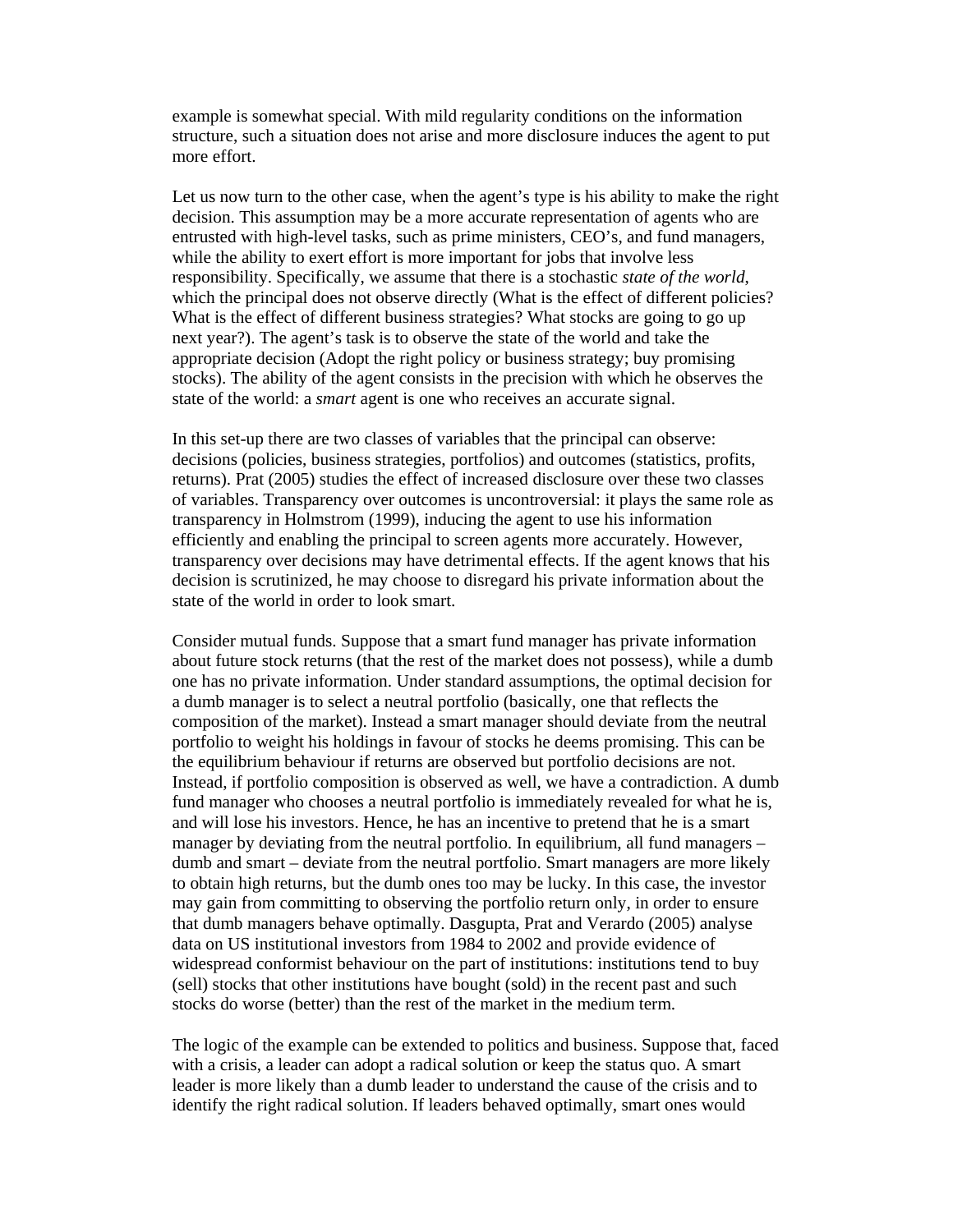adopt radical policies more often than dumb ones would. But from the argument seen above, this is not an equilibrium. Leaders who keep the status quo would be perceived as more likely to be dumb and would be replaced. Hence, every leader, dumb or smart, tends to adopt radical policies even when they are not necessarily optimal.

Prat (2005) also shows that transparency over decisions goes hand in hand with transparency over outcomes. If the principal can observe the output in an accurate and timely manner, then disclosing the agent's decision has less negative effects because his desire to behave in a conformist manner is tempered by the risk that his decision turns out to be wrong. If instead final outcomes are difficult to observe, the principal runs the risk of facing extremely conformist agents and will want to reduce or delay disclosure of the agent's decision. This rationale is enshrined in one of the most important exceptions to the open government principle: the exemption of pre-decision information. These are documents that are prepared at an early stage, before a policy is formulated and hence implemented. If such documents were made public, citizens could observe nothing about outcomes and there would be a serious risk that advice is less candid or forthcoming.

We conclude this section by discussing another reason why in career concerns models transparency may have detrimental effects. This happens when there are multiple principals and multiple agents. The leading example is the European Central Bank (ECB). Members of the Governing Council are selected by national governments. While nominally members should only be concerned by the interests of the whole Eurozone, in practice the future of their careers depends on their ability to further national interests. There has been an intense debate on whether the minutes of the meetings of the Council should be made public (see, for instance, the exchange between Buiter (1999) and Issing (1999)). At this stage, they are still secret, and there is a strong rationale behind such a policy. If the discussions at meetings were public, it is feared that national members would have an incentive to pander to their home audiences by taking adversarial stances, which would make the decision-making process slow and cumbersome. The ECB disclosure policy is in contrast with that of other central banks, like the Bank of England and the Federal Reserve Bank, who do not have a trans-national composition and therefore do not face the same risk. Both those institutions have chosen a much higher level of transparency on their monetary policy decision process.

The multiple-agent rationale for secrecy can be extended to other trans-national organisations. The minutes of the Council of the European Union are usually kept secret. This is in sharp contrast with the legislative bodies of most of the member countries which hold open-door meetings. Multilateral organisations like the World Bank and the International Monetary Fund have been criticised for the lack of transparency in their decision-making process. While the multiple-agent argument is applicable to all these cases, it is clear that the policy on transparency is only a small part of the more general, and extremely controversial, issue of what the mandate of such multilateral organisations should be. It is impossible to form a view on the optimal level of transparency of a particular body before we decide to whom and in what forms the body should be accountable.

### **Conclusions**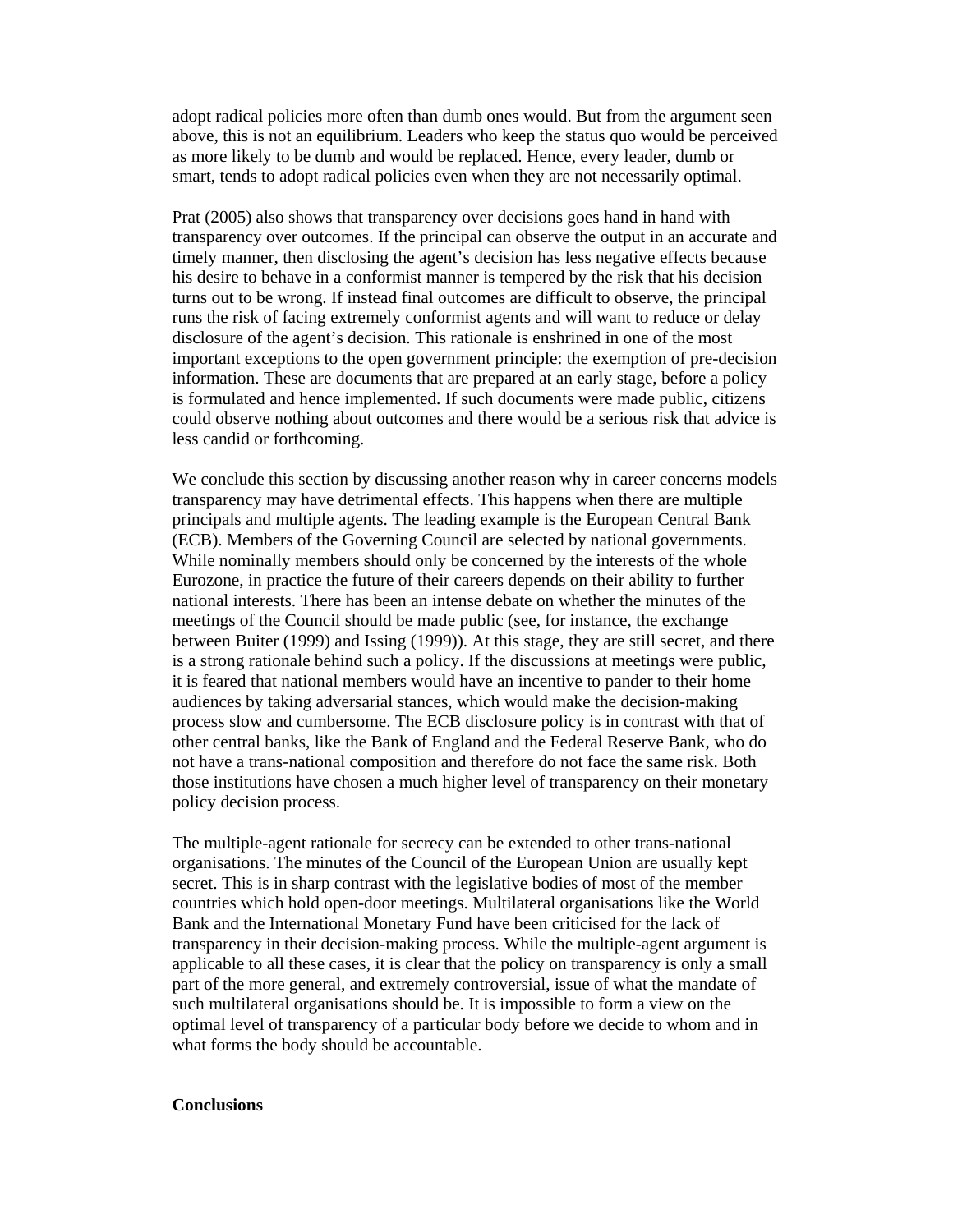On the issue of transparency, economics provides a strong argument in favour of complete disclosure and a list of potential objections to that argument. As Holmstrom showed, in a world of complete contracts, the more the principal knows about the agent, the better the agent behaves. Some objections to Holmstrom – the right to privacy, the direct cost of disclosure, the risk that hostile parties learn sensitive information – are perfectly valid but they find limited application in politics, corporate governance and other important areas. Others object that information should not be disclosed because there is a risk that people may misunderstand it or misinterpret it, but there is no sign that such risk is comparable to the welldocumented damages that secrecy has created in the past.

A potentially more relevant class of objections arises when we move to a world of incomplete contracts. A career concerns model applied to agents whose job is to take decisions on behalf of their principals shows that a certain kind of transparency creates perverse incentives. An agent who knows that his decisions are closely scrutinised before the consequences of the decisions are fully knows has an incentive to behave in the way that the principal expects him to behave rather than in the optimal way. Another interesting case arises when there are multiple principals and multiple agents. However, the scope of this kind of objections appears to be limited as well. The only two (somewhat) documented cases where transparency may be detrimental to the principal are the disclosure of portfolios of mutual funds and the publication of the minutes of the ECB Governing Council.

In sum, there are a number of potential objections to the full-transparency principle, but at this stage they all appear to have a limited scope of application. Available economics research supports the idea that full transparency should be the default option. In politics, this principle has been accepted with the passage of the Freedom of Information act. In corporate governance, we are extremely far from it: the default option is secrecy. The law allows companies to withhold all information from stakeholders, except a small class of aggregated accounts. The same can be said about international organizations as well as most of the non-profit sector. Now that the principle of open government has been accepted, the next frontier is open governance.

### **References**

Buiter, W. Alice in Euroland. *Journal of Common Market Studies* 37(2): 181-209, 1999.

Dasgupta, Amil; Prat, Andrea and Verardo, Michela. The Price of Conformism. Working Paper, London School of Economics, 2005.

Dewatripont, Mathias; Jewitt, Ian and Tirole, Jean. The Economics of Career Concerns, Part I: Comparing Information Structures.*Review of Economic Studie*s, January 1999, 66(1), pp. 183-198.

Issing, O. The Eurosystem: Transparent and Accountable, or Willem in Euroland, *Journal of Common Market Studies* 37(3): 503-519, 1999.